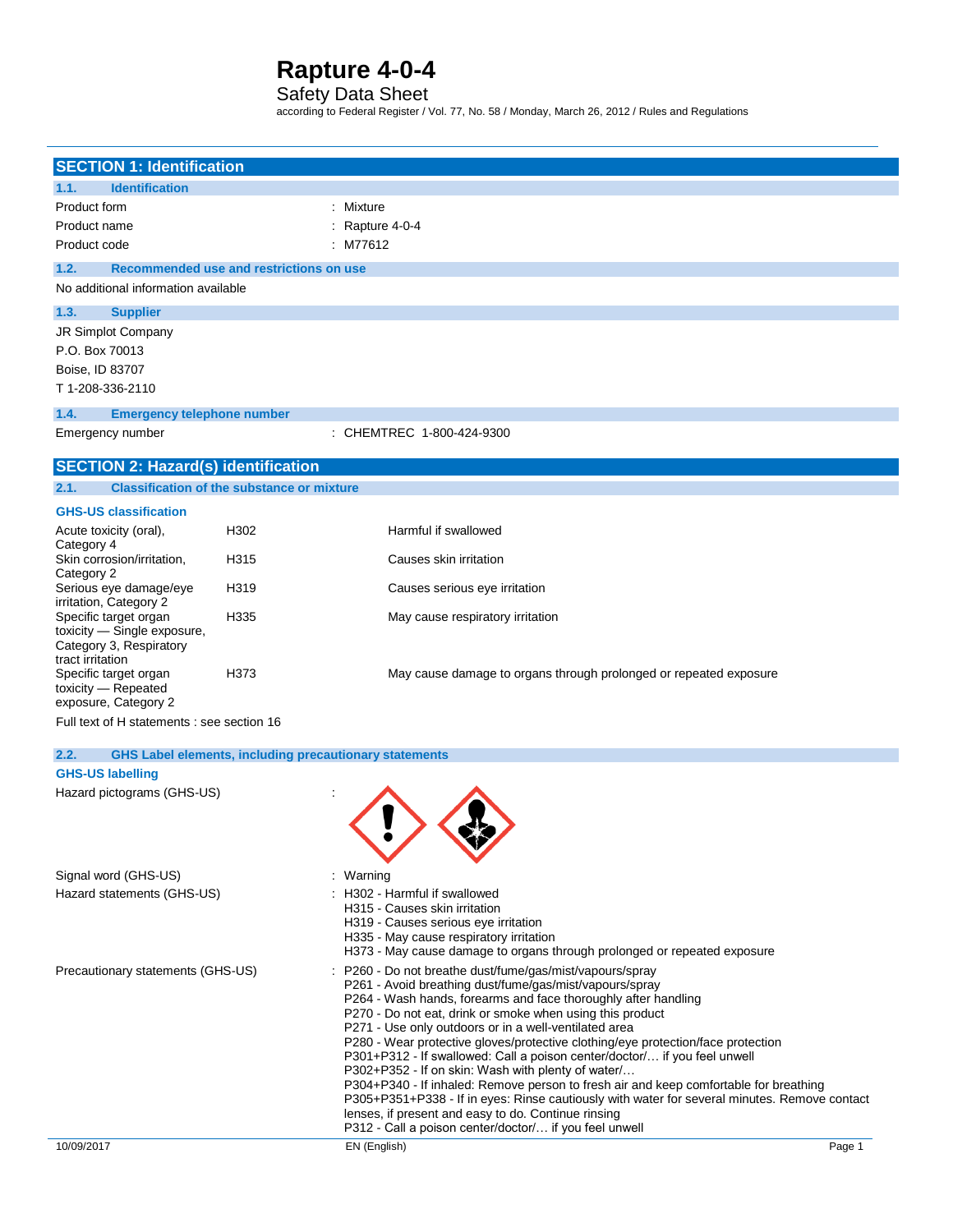## Safety Data Sheet

according to Federal Register / Vol. 77, No. 58 / Monday, March 26, 2012 / Rules and Regulations

Proprietary Not classified

Full text of hazard classes and H-statements : see section 16

| <b>SECTION 4: First-aid measures</b>                                    |                                                                                                                                                                                                                                                                                             |
|-------------------------------------------------------------------------|---------------------------------------------------------------------------------------------------------------------------------------------------------------------------------------------------------------------------------------------------------------------------------------------|
| <b>Description of first aid measures</b><br>4.1.                        |                                                                                                                                                                                                                                                                                             |
| First-aid measures general                                              | : Never give anything by mouth to an unconscious person. IF exposed or concerned: Get<br>medical advice/attention.                                                                                                                                                                          |
| First-aid measures after inhalation                                     | : Remove person to fresh air and keep comfortable for breathing. Remove victim to fresh air and<br>keep at rest in a position comfortable for breathing. Call a POISON CENTER or<br>doctor/physician if you feel unwell.                                                                    |
| First-aid measures after skin contact                                   | : Wash with plenty of soap and water. Wash contaminated clothing before reuse. If skin irritation<br>occurs: Get medical advice/attention. Specific treatment (see supplemental first aid instruction<br>on this label). If skin irritation or rash occurs: Wash skin with plenty of water. |
| First-aid measures after eye contact                                    | : Rinse cautiously with water for several minutes. Remove contact lenses, if present and easy to<br>do. Continue rinsing. If eye irritation persists: Get medical advice/attention.                                                                                                         |
| First-aid measures after ingestion                                      | : Rinse mouth. Do NOT induce vomiting. Obtain emergency medical attention. Call a POISON<br>CENTER or doctor/physician if you feel unwell. Call a poison center or a doctor if you feel<br>unwell.                                                                                          |
| 4.2.<br>Most important symptoms and effects (acute and delayed)         |                                                                                                                                                                                                                                                                                             |
| Potential adverse human health effects and<br>symptoms                  | : Based on available data, the classification criteria are not met. Harmful if swallowed.                                                                                                                                                                                                   |
| Symptoms/injuries                                                       | : Suspected of damaging fertility or the unborn child. Causes damage to organs.                                                                                                                                                                                                             |
| Symptoms/injuries after inhalation                                      | : May cause an allergic skin reaction. May cause respiratory irritation.                                                                                                                                                                                                                    |
| Symptoms/injuries after skin contact                                    | : Causes skin irritation.                                                                                                                                                                                                                                                                   |
| Symptoms/injuries after eye contact                                     | : Causes serious eye irritation.                                                                                                                                                                                                                                                            |
| Symptoms/injuries after ingestion                                       | : Swallowing a small quantity of this material will result in serious health hazard.                                                                                                                                                                                                        |
| 4.3.<br>Immediate medical attention and special treatment, if necessary |                                                                                                                                                                                                                                                                                             |
| Treat symptomatically.                                                  |                                                                                                                                                                                                                                                                                             |

**SECTION 5: Fire-fighting measures 5.1. Suitable (and unsuitable) extinguishing media** Suitable extinguishing media : Foam. Dry powder. Carbon dioxide. Water spray. Sand. Unsuitable extinguishing media : Do not use a heavy water stream. **5.2. Specific hazards arising from the chemical** Reactivity **: Stable.** Stable.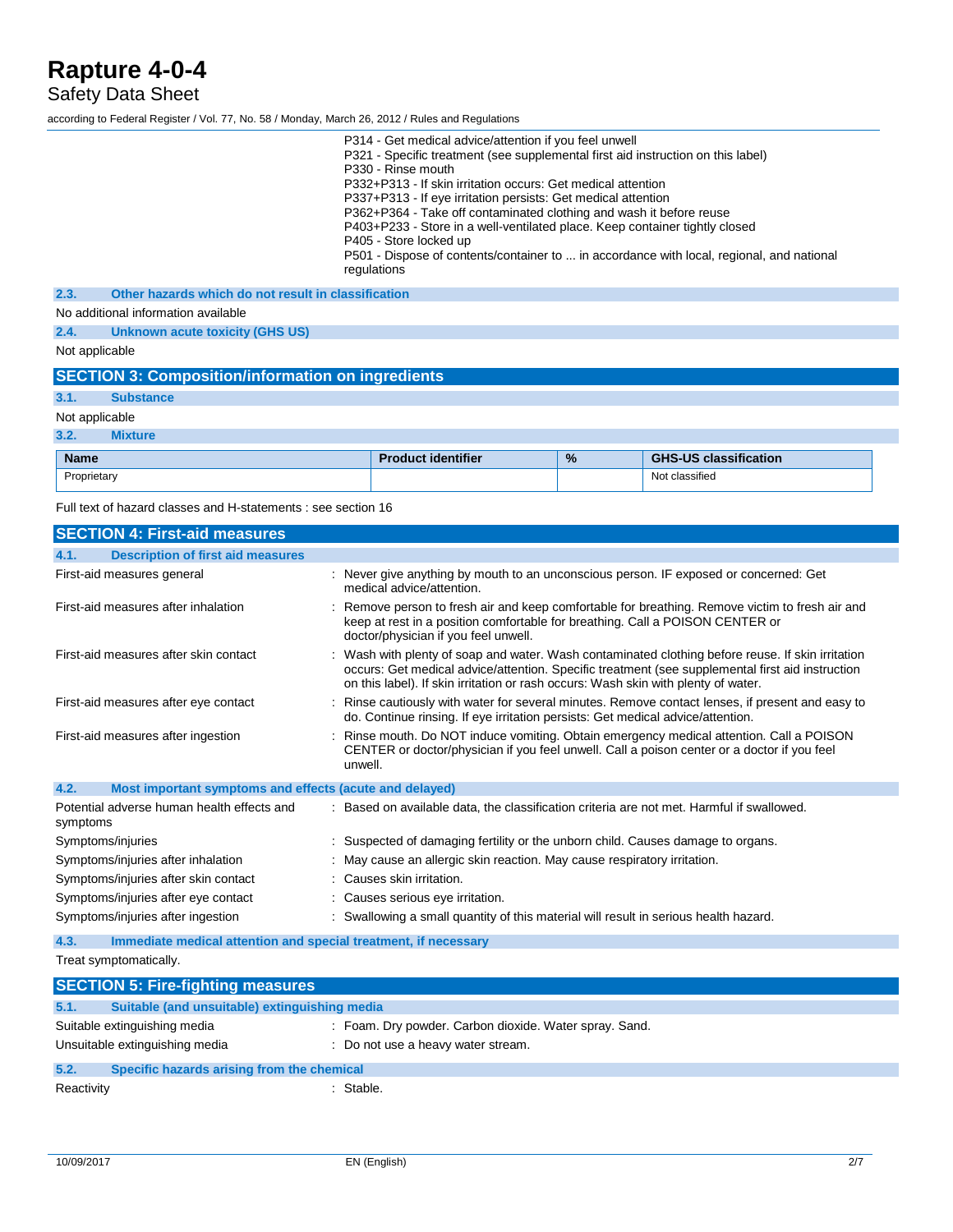## Safety Data Sheet

according to Federal Register / Vol. 77, No. 58 / Monday, March 26, 2012 / Rules and Regulations

| 5.3.   | Special protective equipment and precautions for fire-fighters      |                                                                                                                                                                                                                                                                                                                                                                                                                                                                         |
|--------|---------------------------------------------------------------------|-------------------------------------------------------------------------------------------------------------------------------------------------------------------------------------------------------------------------------------------------------------------------------------------------------------------------------------------------------------------------------------------------------------------------------------------------------------------------|
|        | Firefighting instructions                                           | : Use water spray or fog for cooling exposed containers. Exercise caution when fighting any<br>chemical fire. Prevent fire-fighting water from entering environment.                                                                                                                                                                                                                                                                                                    |
|        | Protection during firefighting                                      | Do not enter fire area without proper protective equipment, including respiratory protection. Do<br>not attempt to take action without suitable protective equipment. Self-contained breathing<br>apparatus. Complete protective clothing.                                                                                                                                                                                                                              |
|        | <b>SECTION 6: Accidental release measures</b>                       |                                                                                                                                                                                                                                                                                                                                                                                                                                                                         |
| 6.1.   |                                                                     | Personal precautions, protective equipment and emergency procedures                                                                                                                                                                                                                                                                                                                                                                                                     |
| 6.1.1. | For non-emergency personnel                                         |                                                                                                                                                                                                                                                                                                                                                                                                                                                                         |
|        | Emergency procedures                                                | : Ventilate spillage area. Evacuate unnecessary personnel.                                                                                                                                                                                                                                                                                                                                                                                                              |
| 6.1.2. | For emergency responders                                            |                                                                                                                                                                                                                                                                                                                                                                                                                                                                         |
|        | Protective equipment                                                | : Do not attempt to take action without suitable protective equipment. Equip cleanup crew with<br>proper protection. For further information refer to section 8: "Exposure controls/personal<br>protection".                                                                                                                                                                                                                                                            |
|        | <b>Emergency procedures</b>                                         | : Ventilate area.                                                                                                                                                                                                                                                                                                                                                                                                                                                       |
| 6.2.   | <b>Environmental precautions</b>                                    |                                                                                                                                                                                                                                                                                                                                                                                                                                                                         |
|        |                                                                     | Avoid release to the environment. Prevent entry to sewers and public waters. Notify authorities if liquid enters sewers or public waters.                                                                                                                                                                                                                                                                                                                               |
| 6.3.   | Methods and material for containment and cleaning up                |                                                                                                                                                                                                                                                                                                                                                                                                                                                                         |
|        | Methods for cleaning up                                             | : Recover mechanically the product. On land, sweep or shovel into suitable containers. Minimize<br>generation of dust. Store away from other materials.                                                                                                                                                                                                                                                                                                                 |
|        | Other information                                                   | Dispose of materials or solid residues at an authorized site.                                                                                                                                                                                                                                                                                                                                                                                                           |
| 6.4.   | <b>Reference to other sections</b>                                  |                                                                                                                                                                                                                                                                                                                                                                                                                                                                         |
|        |                                                                     | See Heading 8. Exposure controls and personal protection. For further information refer to section 13.                                                                                                                                                                                                                                                                                                                                                                  |
|        | <b>SECTION 7: Handling and storage</b>                              |                                                                                                                                                                                                                                                                                                                                                                                                                                                                         |
| 7.1.   | <b>Precautions for safe handling</b>                                |                                                                                                                                                                                                                                                                                                                                                                                                                                                                         |
|        | Precautions for safe handling                                       | : Wear personal protective equipment. Wash hands and other exposed areas with mild soap and<br>water before eating, drinking or smoking and when leaving work. Provide good ventilation in<br>process area to prevent formation of vapour. Avoid breathing<br>dust/fume/gas/mist/vapours/spray. Obtain special instructions before use. Do not handle until<br>all safety precautions have been read and understood. Use only outdoors or in a well-ventilated<br>area. |
|        | Hygiene measures                                                    | Do not eat, drink or smoke when using this product. Wash hands, forearms and face thoroughly<br>after handling. Contaminated work clothing should not be allowed out of the workplace. Wash<br>contaminated clothing before reuse. Always wash hands after handling the product.                                                                                                                                                                                        |
| 7.2.   | <b>Conditions for safe storage, including any incompatibilities</b> |                                                                                                                                                                                                                                                                                                                                                                                                                                                                         |
|        | Storage conditions                                                  | : Keep only in the original container in a cool, well ventilated place away from : Keep container<br>tightly closed. Store in a well-ventilated place. Keep cool.                                                                                                                                                                                                                                                                                                       |
|        | Incompatible products                                               | : Strong bases. Strong acids.                                                                                                                                                                                                                                                                                                                                                                                                                                           |
|        | Incompatible materials                                              | : Sources of ignition. Direct sunlight.                                                                                                                                                                                                                                                                                                                                                                                                                                 |
|        | <b>SECTION 8: Exposure controls/personal protection</b>             |                                                                                                                                                                                                                                                                                                                                                                                                                                                                         |
|        |                                                                     |                                                                                                                                                                                                                                                                                                                                                                                                                                                                         |

| 8.1.            | <b>parameters</b> |
|-----------------|-------------------|
| D <sub>ra</sub> | งrietary          |
| Not applicable  |                   |

#### **8.2. Appropriate engineering controls**

- Appropriate engineering controls : Ensure good ventilation of the work station. Environmental exposure controls : Avoid release to the environment.
	-

#### **8.3. Individual protection measures/Personal protective equipment**

#### **Personal protective equipment:**

Avoid all unnecessary exposure.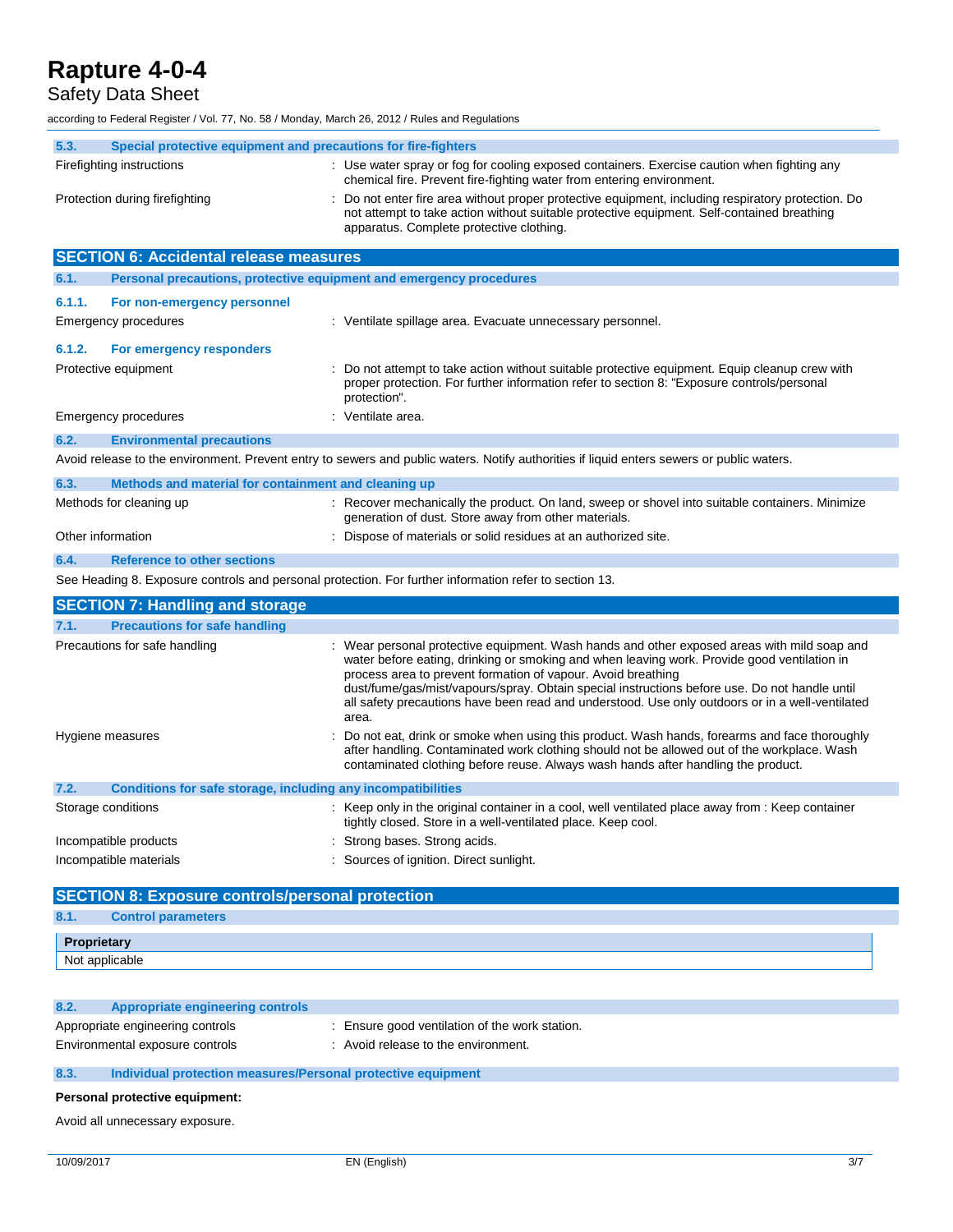## Safety Data Sheet

according to Federal Register / Vol. 77, No. 58 / Monday, March 26, 2012 / Rules and Regulations

### **Hand protection:**

Wear protective gloves

### **Eye protection:**

Chemical goggles or safety glasses. Safety glasses

### **Skin and body protection:**

Wear suitable protective clothing

### **Respiratory protection:**

Wear appropriate mask

#### **Other information:**

Do not eat, drink or smoke during use.

| <b>SECTION 9: Physical and chemical properties</b>            |                     |  |
|---------------------------------------------------------------|---------------------|--|
| Information on basic physical and chemical properties<br>9.1. |                     |  |
| Physical state                                                | : Solid             |  |
| Appearance                                                    | : Powder.           |  |
| Colour                                                        | : brown             |  |
| Odour                                                         | : characteristic    |  |
| Odour threshold                                               | : No data available |  |
| pH                                                            | : No data available |  |
| Melting point                                                 | : No data available |  |
| Freezing point                                                | : Not applicable    |  |
| Boiling point                                                 | : No data available |  |
| Flash point                                                   | : Not applicable    |  |
| Relative evaporation rate (butylacetate=1)                    | : No data available |  |
| Flammability (solid, gas)                                     | : Non flammable.    |  |
| Vapour pressure                                               | : No data available |  |
| Relative vapour density at 20 °C                              | : No data available |  |
| Relative density                                              | : Not applicable    |  |
| Solubility                                                    | : Soluble in water. |  |
| Log Pow                                                       | : No data available |  |
| Auto-ignition temperature                                     | : Not applicable    |  |
| Decomposition temperature                                     | : No data available |  |
| Viscosity, kinematic                                          | : Not applicable    |  |
| Viscosity, dynamic                                            | : No data available |  |
| Explosive limits                                              | : Not applicable    |  |
| <b>Explosive properties</b>                                   | : No data available |  |
| Oxidising properties                                          | : No data available |  |
| <b>Other information</b><br>9.2.                              |                     |  |
| No additional information available                           |                     |  |
| $SFC$ TION $101$ Stability and reactivity                     |                     |  |

|                  | $\overline{a}$                                       |
|------------------|------------------------------------------------------|
| 10.1.            | <b>Reactivity</b>                                    |
| Stable.          |                                                      |
| 10.2.            | <b>Chemical stability</b>                            |
| Not established. |                                                      |
| 10.3.            | <b>Possibility of hazardous reactions</b>            |
| Not established. |                                                      |
| 10.4.            | <b>Conditions to avoid</b>                           |
|                  | Direct sunlight. Extremely high or low temperatures. |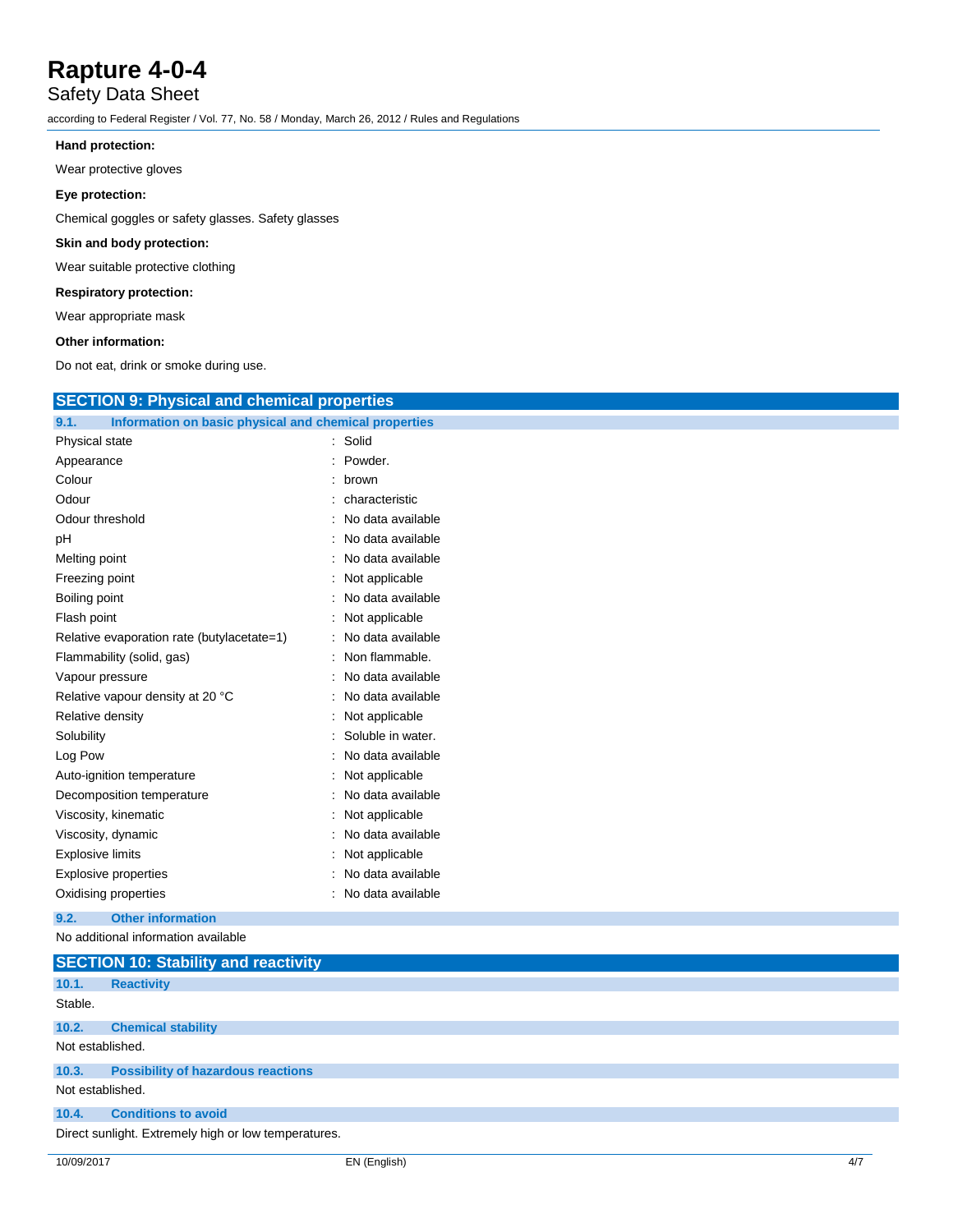## Safety Data Sheet

| according to Federal Register / Vol. 77, No. 58 / Monday, March 26, 2012 / Rules and Regulations |                                                                                           |  |  |
|--------------------------------------------------------------------------------------------------|-------------------------------------------------------------------------------------------|--|--|
| 10.5.<br><b>Incompatible materials</b>                                                           |                                                                                           |  |  |
| Oxidizers. Strong bases. Strong acids.                                                           |                                                                                           |  |  |
| 10.6.<br><b>Hazardous decomposition products</b>                                                 |                                                                                           |  |  |
| fume. Carbon monoxide. Carbon dioxide.                                                           |                                                                                           |  |  |
| <b>SECTION 11: Toxicological information</b>                                                     |                                                                                           |  |  |
| <b>Information on toxicological effects</b><br>11.1.                                             |                                                                                           |  |  |
| Acute toxicity                                                                                   | : Oral: Harmful if swallowed.                                                             |  |  |
| Rapture 4-0-4                                                                                    |                                                                                           |  |  |
| ATE US (oral)                                                                                    | 704.1218603641 mg/kg bodyweight                                                           |  |  |
| Skin corrosion/irritation                                                                        | Causes skin irritation.                                                                   |  |  |
| Serious eye damage/irritation                                                                    | Causes serious eye irritation.                                                            |  |  |
| Respiratory or skin sensitisation                                                                | Not classified                                                                            |  |  |
| Germ cell mutagenicity                                                                           | Not classified                                                                            |  |  |
| Carcinogenicity                                                                                  | Not classified                                                                            |  |  |
| Reproductive toxicity                                                                            | : Not classified                                                                          |  |  |
| Specific target organ toxicity (single exposure)                                                 | : May cause respiratory irritation.                                                       |  |  |
| Specific target organ toxicity (repeated<br>exposure)                                            | : May cause damage to organs through prolonged or repeated exposure.                      |  |  |
| Aspiration hazard                                                                                | : Not classified                                                                          |  |  |
| Potential adverse human health effects and<br>symptoms                                           | : Based on available data, the classification criteria are not met. Harmful if swallowed. |  |  |
| Symptoms/injuries                                                                                | : Suspected of damaging fertility or the unborn child. Causes damage to organs.           |  |  |
| Symptoms/injuries after inhalation                                                               | May cause an allergic skin reaction. May cause respiratory irritation.                    |  |  |
| Symptoms/injuries after skin contact                                                             | : Causes skin irritation.                                                                 |  |  |
| Symptoms/injuries after eye contact                                                              | Causes serious eye irritation.                                                            |  |  |
| Symptoms/injuries after ingestion                                                                | : Swallowing a small quantity of this material will result in serious health hazard.      |  |  |

|                   | <b>SECTION 12: Ecological information</b> |                                                                                                                           |
|-------------------|-------------------------------------------|---------------------------------------------------------------------------------------------------------------------------|
| 12.1.             | <b>Toxicity</b>                           |                                                                                                                           |
| Ecology - general |                                           | : The product is not considered harmful to aguatic organisms or to cause long-term adverse<br>effects in the environment. |

| 12.2.<br><b>Persistence and degradability</b>         |                                                                                |  |  |
|-------------------------------------------------------|--------------------------------------------------------------------------------|--|--|
| Rapture 4-0-4                                         |                                                                                |  |  |
| Persistence and degradability                         | Not established.                                                               |  |  |
| Proprietary                                           |                                                                                |  |  |
| Persistence and degradability                         | Not established.                                                               |  |  |
| <b>Bioaccumulative potential</b><br>12.3.             |                                                                                |  |  |
| Rapture 4-0-4                                         |                                                                                |  |  |
| Bioaccumulative potential                             | Not established.                                                               |  |  |
| Proprietary                                           |                                                                                |  |  |
| Bioaccumulative potential                             | Not established.                                                               |  |  |
| 12.4.<br><b>Mobility in soil</b>                      |                                                                                |  |  |
| No additional information available                   |                                                                                |  |  |
| 12.5.<br><b>Other adverse effects</b>                 |                                                                                |  |  |
| Effect on the global warming<br><b>GWPmix comment</b> | : No known effects from this product.<br>: No known effects from this product. |  |  |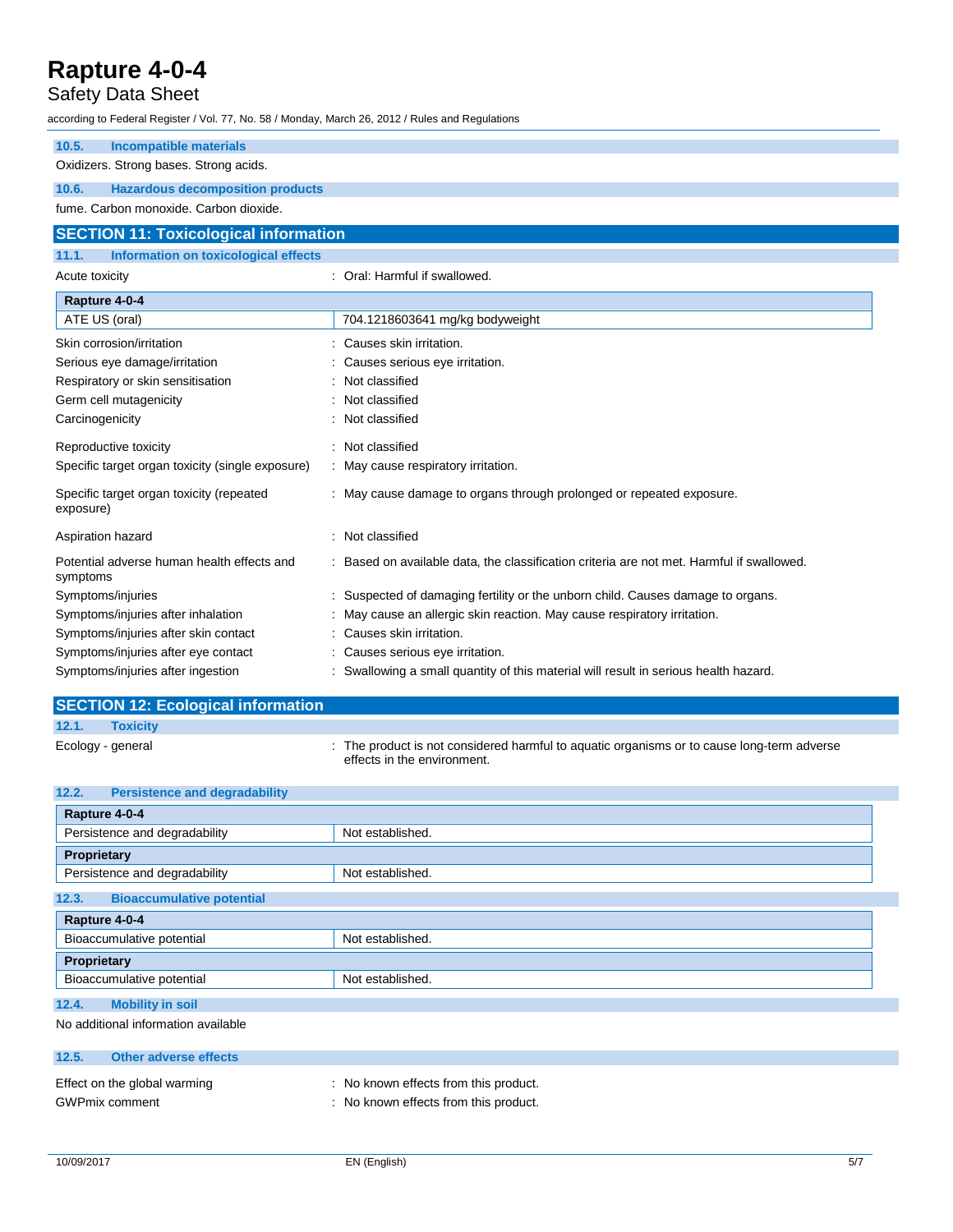## Safety Data Sheet

according to Federal Register / Vol. 77, No. 58 / Monday, March 26, 2012 / Rules and Regulations

| Other information                                                   | : Avoid release to the environment.                                                                           |  |
|---------------------------------------------------------------------|---------------------------------------------------------------------------------------------------------------|--|
| <b>SECTION 13: Disposal considerations</b>                          |                                                                                                               |  |
| <b>Disposal methods</b><br>13.1.                                    |                                                                                                               |  |
| Waste treatment methods                                             | : Dispose of contents/container in accordance with licensed collector's sorting instructions.                 |  |
| Product/Packaging disposal recommendations                          | : Dispose in a safe manner in accordance with local/national regulations. Dispose of<br>contents/container to |  |
| Ecology - waste materials                                           | $\therefore$ Avoid release to the environment.                                                                |  |
| <b>SECTION 14: Transport information</b>                            |                                                                                                               |  |
| <b>Department of Transportation (DOT)</b><br>In accordance with DOT |                                                                                                               |  |
| Other information                                                   | : No supplementary information available.                                                                     |  |
| <b>TDG</b>                                                          |                                                                                                               |  |

**Transport by sea**

#### **Air transport**

| <b>SECTION 15: Regulatory information</b> |  |  |
|-------------------------------------------|--|--|
| 15.1. US Federal regulations              |  |  |

All components of this product are listed, or excluded from listing, on the United States Environmental Protection Agency Toxic Substances Control Act (TSCA) inventory except for: Proprietary CAS No %

| 15.2. International regulations                                                               |  |  |  |
|-----------------------------------------------------------------------------------------------|--|--|--|
| <b>CANADA</b>                                                                                 |  |  |  |
| Proprietary                                                                                   |  |  |  |
| Not listed on the Canadian DSL (Domestic Substances List)/NDSL (Non-Domestic Substances List) |  |  |  |

**EU-Regulations** No additional information available

#### **National regulations**

No additional information available

#### **15.3. US State regulations**

No additional information available

#### **SECTION 16: Other information**

Other information in the contract of the contract of the contract of the contract of the contract of the contract of the contract of the contract of the contract of the contract of the contract of the contract of the contr

Full text of H-statements:

| III ເຮັດເ ບິ່ນ Tratateriterita. |      |                                                                   |
|---------------------------------|------|-------------------------------------------------------------------|
|                                 | H302 | Harmful if swallowed                                              |
|                                 | H315 | Causes skin irritation                                            |
|                                 | H319 | Causes serious eye irritation                                     |
|                                 | H335 | May cause respiratory irritation                                  |
|                                 | H373 | May cause damage to organs through prolonged or repeated exposure |

SDS US (GHS HazCom 2012)